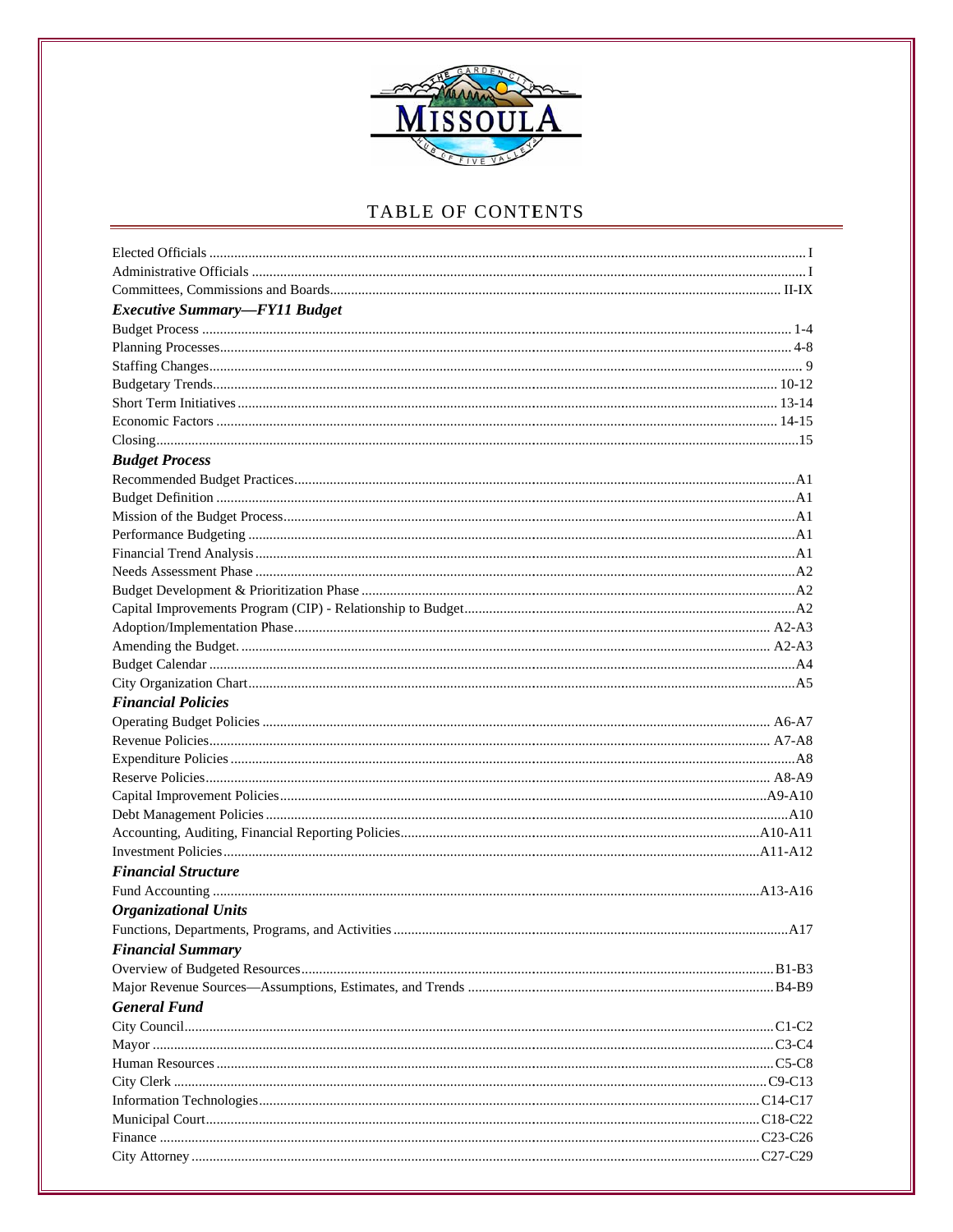

| <b>General Fund (continued)</b>           |  |
|-------------------------------------------|--|
|                                           |  |
|                                           |  |
|                                           |  |
|                                           |  |
|                                           |  |
|                                           |  |
|                                           |  |
|                                           |  |
| <b>General Fund Special Purpose Funds</b> |  |
|                                           |  |
|                                           |  |
|                                           |  |
|                                           |  |
|                                           |  |
|                                           |  |
|                                           |  |
|                                           |  |
| <b>Special Revenue Funds</b>              |  |
|                                           |  |
|                                           |  |
|                                           |  |
|                                           |  |
|                                           |  |
|                                           |  |
|                                           |  |
|                                           |  |
|                                           |  |
|                                           |  |
|                                           |  |
|                                           |  |
|                                           |  |
|                                           |  |
|                                           |  |
|                                           |  |
|                                           |  |
|                                           |  |
|                                           |  |
|                                           |  |
|                                           |  |
|                                           |  |
|                                           |  |
|                                           |  |
|                                           |  |
| <b>Debt Service Funds</b>                 |  |
|                                           |  |
|                                           |  |
| <b>Capital Project Funds</b>              |  |
|                                           |  |
|                                           |  |
|                                           |  |
|                                           |  |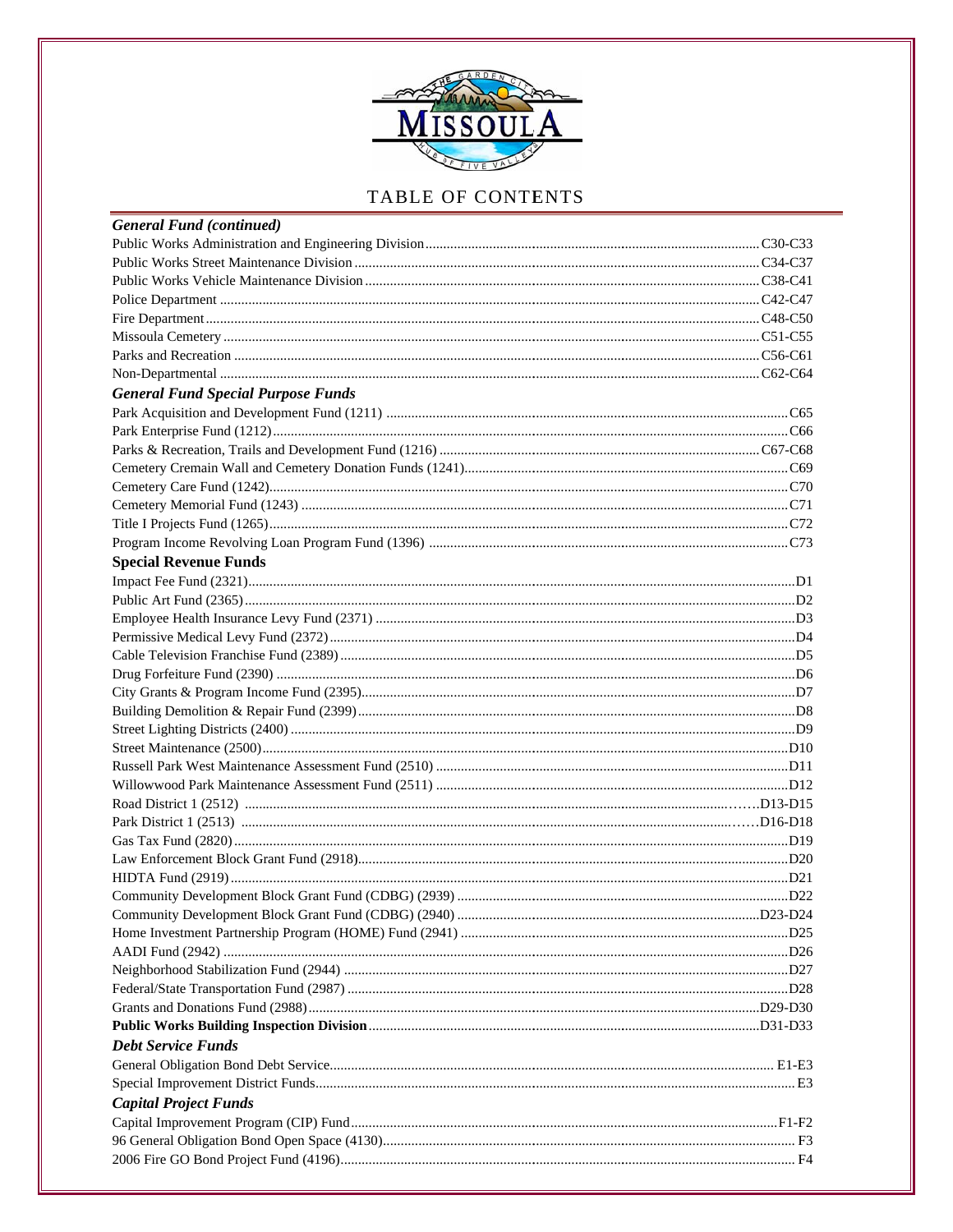

| <b>Proprietary Funds</b>                                            |  |
|---------------------------------------------------------------------|--|
|                                                                     |  |
|                                                                     |  |
|                                                                     |  |
|                                                                     |  |
|                                                                     |  |
|                                                                     |  |
| Sewer Bonds Debt Service Funds (5361, 5362, 5363, 5364, 5365, 5371, |  |
|                                                                     |  |
|                                                                     |  |
|                                                                     |  |
| <b>Component Units</b>                                              |  |
|                                                                     |  |
|                                                                     |  |
|                                                                     |  |
| <b>Debt Management</b>                                              |  |
|                                                                     |  |
|                                                                     |  |
|                                                                     |  |
|                                                                     |  |
|                                                                     |  |
|                                                                     |  |
|                                                                     |  |
|                                                                     |  |
| Capital Improvements Program (CIP) & Capital Budget                 |  |
|                                                                     |  |
|                                                                     |  |
|                                                                     |  |
|                                                                     |  |
|                                                                     |  |
|                                                                     |  |
|                                                                     |  |
|                                                                     |  |
| <b>Appendix</b>                                                     |  |
|                                                                     |  |
|                                                                     |  |
|                                                                     |  |
|                                                                     |  |
|                                                                     |  |
|                                                                     |  |
|                                                                     |  |
| <b>FY11 Revenue and Expenditures Detail</b>                         |  |
|                                                                     |  |
|                                                                     |  |
|                                                                     |  |
|                                                                     |  |
|                                                                     |  |
|                                                                     |  |
|                                                                     |  |
|                                                                     |  |
|                                                                     |  |
|                                                                     |  |
| <i>Appendix</i> (continued)                                         |  |
|                                                                     |  |
|                                                                     |  |
|                                                                     |  |
|                                                                     |  |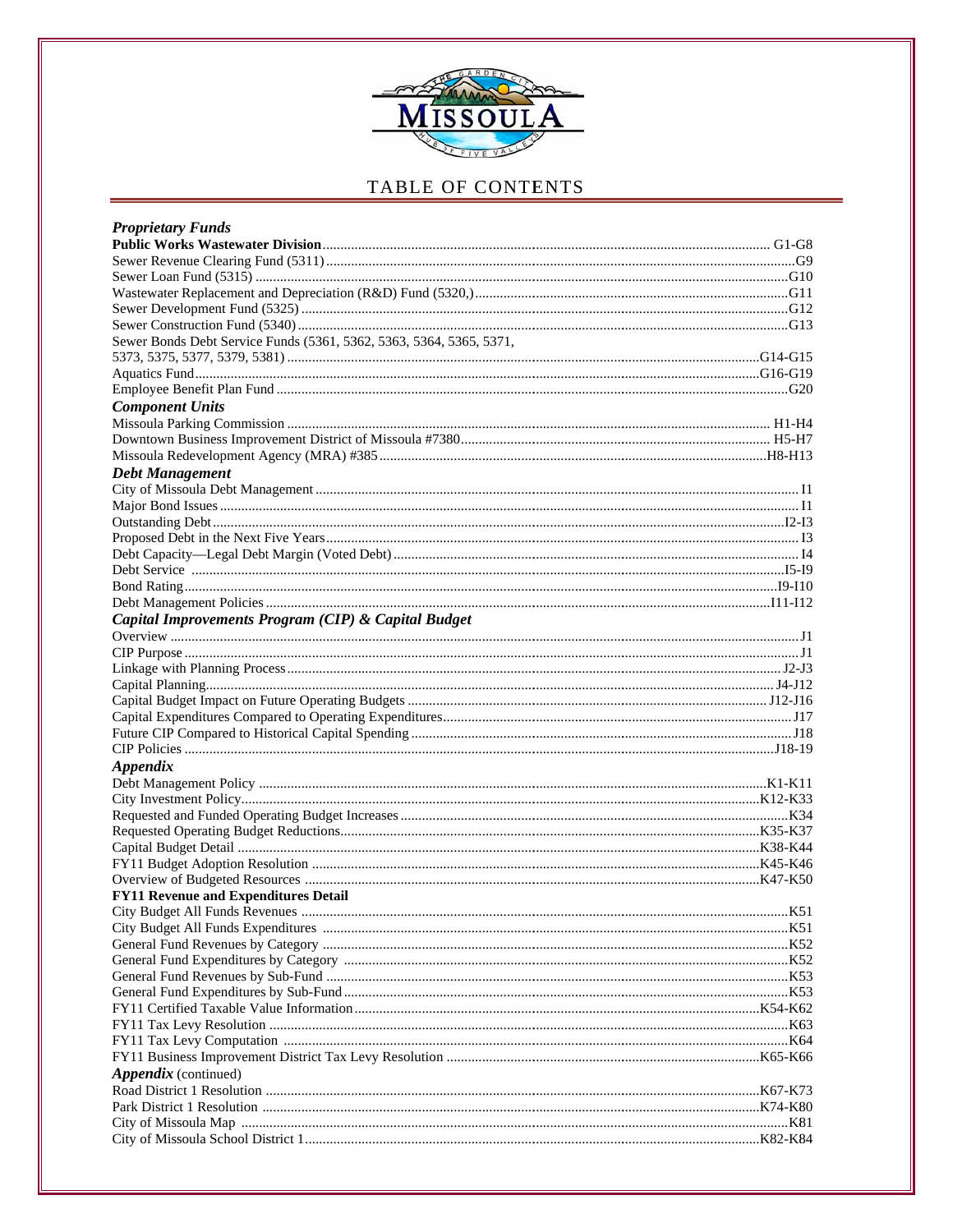

| <b>Statistical Section</b>                                           |  |
|----------------------------------------------------------------------|--|
|                                                                      |  |
|                                                                      |  |
|                                                                      |  |
|                                                                      |  |
|                                                                      |  |
|                                                                      |  |
|                                                                      |  |
|                                                                      |  |
|                                                                      |  |
|                                                                      |  |
|                                                                      |  |
|                                                                      |  |
|                                                                      |  |
|                                                                      |  |
|                                                                      |  |
|                                                                      |  |
|                                                                      |  |
|                                                                      |  |
|                                                                      |  |
|                                                                      |  |
|                                                                      |  |
|                                                                      |  |
|                                                                      |  |
|                                                                      |  |
|                                                                      |  |
|                                                                      |  |
|                                                                      |  |
|                                                                      |  |
|                                                                      |  |
|                                                                      |  |
| Component Unit Missoula Redevelopment Agency Historical Value of Tax |  |
|                                                                      |  |
| Component Unit Missoula Redevelopment Agency Taxable Value of        |  |
|                                                                      |  |
|                                                                      |  |
|                                                                      |  |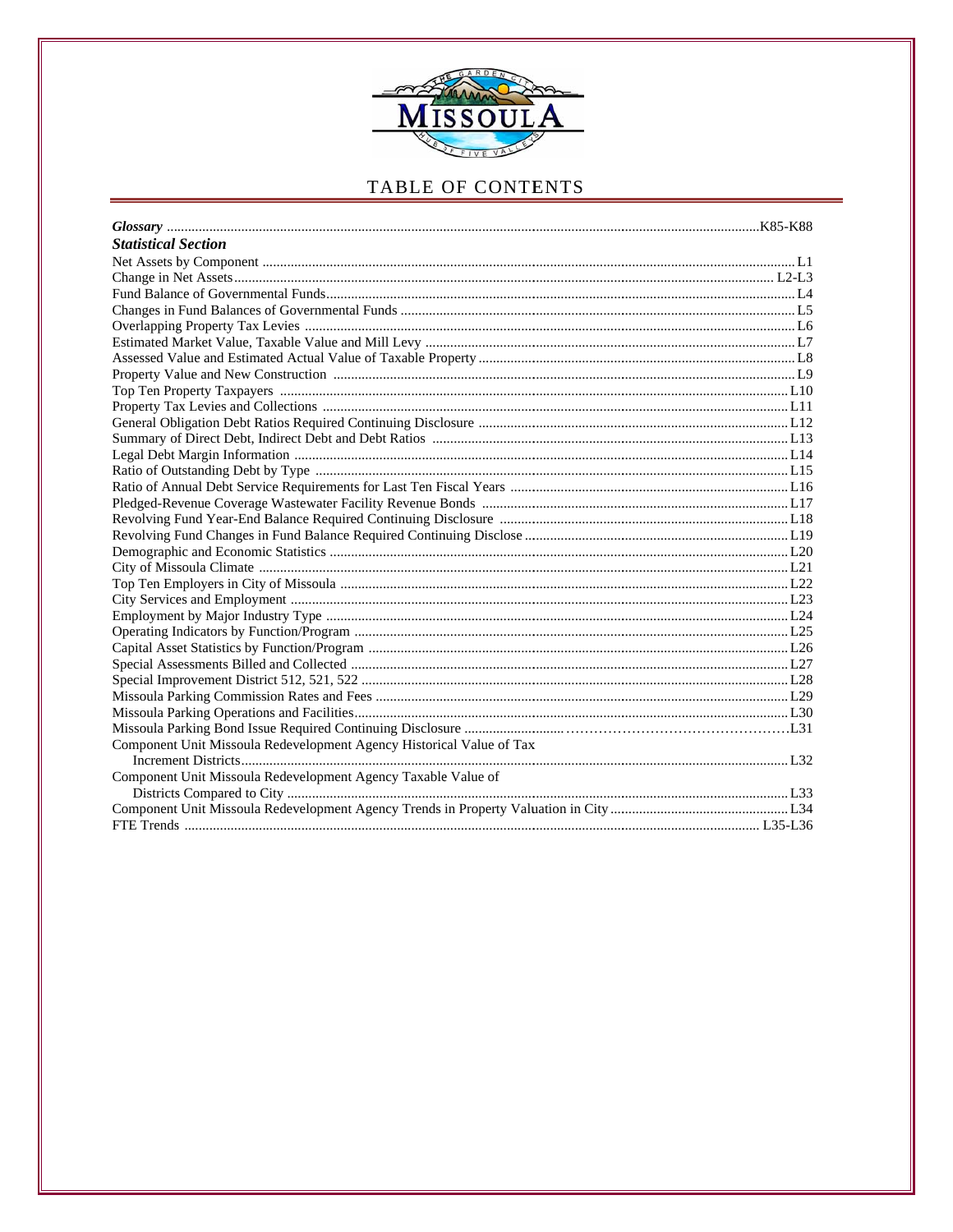## *ELECTED OFFICIALS*

## **MAYOR, John Engen MUNICIPAL COURT JUDGE, Donald J, Louden**

| TERM EXPIRES FIRST MONDAY IN: |      | TERM EXPIRES FIRST MONDAY IN: |     |
|-------------------------------|------|-------------------------------|-----|
| Dave Strohmaier               | 2014 | <b>Roy Houseman</b>           | 201 |
| <b>Jason Wiener</b>           | 2012 | <b>Pam Walzer</b>             | 201 |

#### *ALDERPERSONS THIRD WARD ALDERPERSONS FOURTH WARD*

TERM EXPIRES FIRST MONDAY IN:<br>Bob Jaffe 2014 **Stacy Rye 2012** 

## *ALDERPERSONS FIFTH WARD ALDERPERSONS SIXTH WARD*

| TERM EXPIRES FIRST MONDAY IN: |      |
|-------------------------------|------|
| Dick Haines                   | 2014 |
| Renee Mitchell                | 2012 |

#### *ALDERPERSONS FIRST WARD ALDERPERSONS SECOND WARD*

| TERM EXPIRES FIRST MONDAY IN: |      | TERM EXPIRES FIRST MONDAY IN: |      |
|-------------------------------|------|-------------------------------|------|
| Dave Strohmaier               | 2014 | <b>Roy Houseman</b>           | 2014 |
| <b>Jason Wiener</b>           | 2012 | <b>Pam Walzer</b>             | 2012 |

| TERM EXPIRES FIRST MONDAY IN: |      | TERM EXPIRES FIRST MONDAY IN: |      |
|-------------------------------|------|-------------------------------|------|
| Bob Jaffe                     | 2014 | Lyn Hellegaard                | 2012 |
| <b>Stacy Rye</b>              | 2012 | <b>John Wilkins</b>           | 2014 |

| TERM EXPIRES FIRST MONDAY IN: |      | TERM EXPIRES FIRST MONDAY IN: |      |
|-------------------------------|------|-------------------------------|------|
| <b>Dick Haines</b>            | 2014 | <b>Ed Childers</b>            | 2012 |
| <b>Renee Mitchell</b>         | 2012 | <b>Marilyn Marler</b>         | 2014 |

## *ADMINISTRATIVE OFFICIALS*

**Bruce Bender,** *CHIEF ADMINISTRATIVE OFFICER* **Mike Painter,** *FIRE CHIEF* **James P. Nugent,** *CITY ATTORNEY* **Mark Muir**, *POLICE CHIEF*  **Brentt Ramharter,** *FINANCE DIRECTOR/TREASURER* **Ellen Buchanan**, *DIRECTOR, MISSOULA REDEVELOPMENT AGENCY* **Martha L. Rehbein,** *CITY CLERK*  **Gail Verlanic**, *DIRECTOR, HUMAN RESOURCES /EEO OFFICER* **Carl Horton**, *DIRECTOR, INFORMATION TECHNOLOGIES* **Steve King,** *DIRECTOR, PUBLIC WORKS* **Kevin Slovarp,** *CITY ENGINEER* **Brian Hensel**, *SUPERINTENDENT, STREET DIVISION*  **Don Verrue**, *BUILDING OFFICIAL, BUILDING DIVISION*  **Starr Sullivan,** *SUPERINTENDENT, WASTE WATER TREATMENT DIVISION* **Jack Stucky**, *SUPERINTENDENT, VEHICLE MAINTENANCE DIVISION*  **Donna Gaukler,** *DIRECTOR, PARKS & RECREATION* **Doug Waters**, *DIRECTOR, MISSOULA CEMETERY* **Mike Barton, Interim**, *DIRECTOR, OFFICE OF PLANNING & GRANTS*  **Anne Guest**, *DIRECTOR, MISSOULA PARKING COMMISSION*  **Ellen Leahy**, *DIRECTOR, CITY/ COUNTY HEALTH DEPARTMENT*  **Honor Bray**, *DIRECTOR, CITY/COUNTY LIBRARY*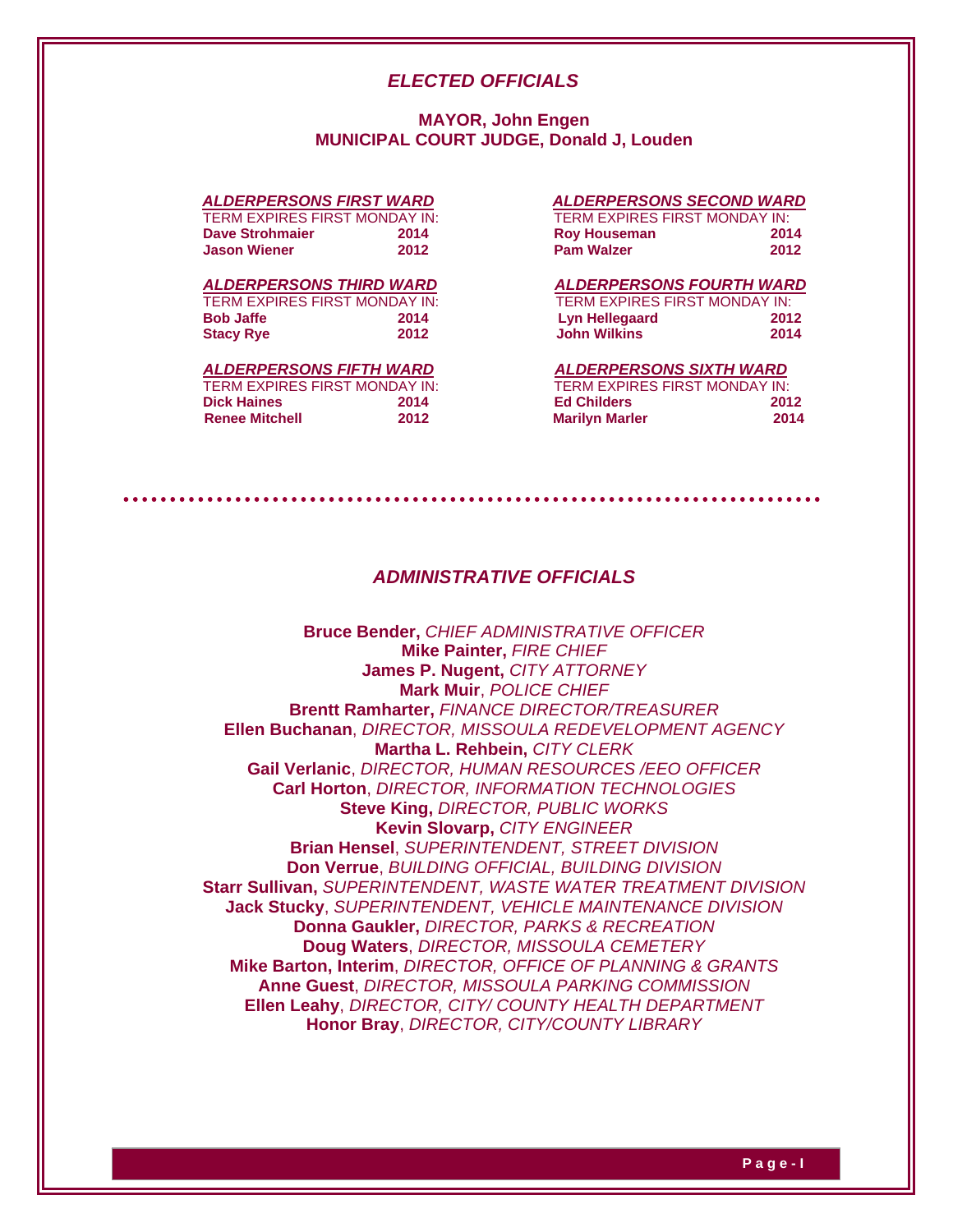#### **BICYCLE AND PEDESTRIAN ADVISORY BOARD (Term 3 Years)**

|                      | <b>Start of Term</b> | <b>End of Term</b> |
|----------------------|----------------------|--------------------|
| Jerry Taylor Wolf    | 09/16/08             | 09/15/11           |
| <b>Wes Delano</b>    | 09/21/10             | 09/21/13           |
| Melissa Blunt        | 09/16/09             | 09/15/12           |
| <b>Bob Wachtel</b>   | 09/16/09             | 09/15/12           |
| John Weyhich         | 09/16/10             | 09/15/13           |
| <b>Ryan Sudbury</b>  | 09/29/09             | 09/29/12           |
| <b>Caleb Kasper</b>  | 09/21/10             | 09/21/13           |
| Robin Spaziani       | 11/12/08             | 09/15/11           |
| <b>Matt Jennings</b> | 06/07/10             | 06/07/13           |

## **BUILDING CODE BOARD OF APPEALS (Term 3 Years)**

|                                  | <b>Start of Term</b> | <b>End of Term</b> |
|----------------------------------|----------------------|--------------------|
| Rita Sommers-Flanagan (At-Large) | 07/01/08             | 06/30/11           |
| Jack Moffett (Electrician)       | 07/01/08             | 06/30/11           |
| Carl Posewitz (Architect, Chair) | 07/01/09             | 06/30/12           |
| John "Scot" Herries (At-Large)   | 07/01/09             | 06/30/12           |
| Clayton Anderson (Plumber)       | 07/01/09             | 06/30/12           |
| Roger Petersen (At-Large)        | 07/01/10             | 06/30/13           |
| Jonathan Gass (Engineer)         | 07/01/10             | 06/30/13           |

## **CEMETERY BOARD (Term 2 Years)**

|                       | <b>Start of Term</b> | <b>End of Term</b> |
|-----------------------|----------------------|--------------------|
| Marjorie Jacobs       | 05/01/08             | 04/30/11           |
| Sharee Fraser (Chair) | 05/01/08             | 04/30/11           |
| Carol Gordon          | 05/01/08             | 04/30/11           |
| Patrick J. McHugh     | 05/01/09             | 04/30/11           |
| Mary Lou Cordis       | 05/01/09             | 04/30/12           |

## **CONSOLIDATED PLANNING BOARD (Term 3 Years)**

|                                     | <b>Start of Term</b> | <b>End of Term</b> |
|-------------------------------------|----------------------|--------------------|
| Jennifer Clary (Co.)                | 01/01/10             | 12/31/13           |
| Tim Ibey (Co. Vice Chair)           | 01/01/10             | 12/31/13           |
| Jerry Petasek (Co.)                 | 01/01/08             | 12/31/11           |
| Jerry O'Connell (Co.)               | 01/01/08             | 12/31/11           |
| Kelly Durbin (City-Mayor)           | 02/23/09             | 12/31/12           |
| Heidi Kendall (City-Mayor)          | 01/01/08             | 12/31/11           |
| John Dibari (City-City Council)     | 01/01/09             | 12/31/12           |
| Jonathan Haber (City-City Council)  | 01/01/09             | 12/31/12           |
| Don MacArthur (Board Appointed.)    | 01/01/09             | 12/31/12           |
| Tim Skufca (Alternate-City Council) | 01/01/08             | 12/31/11           |
| Carol Williams (Alternate-Co).      | 01/01/10             | 12/31/13           |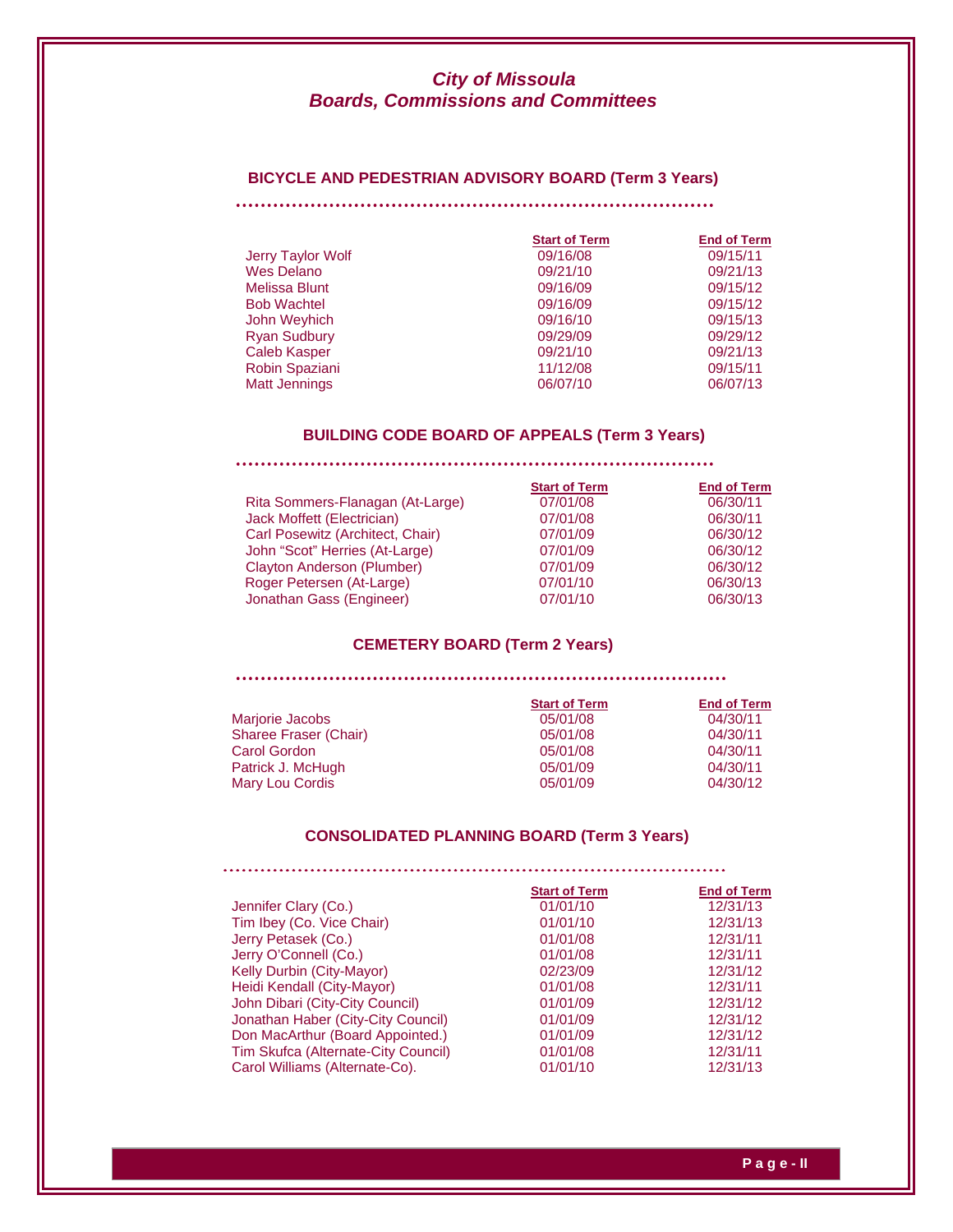#### **DESIGN REVIEW BOARD (Term 1 to 3 Years)**

#### 

|                              | <b>Start of Term</b> | <b>End of Term</b> |
|------------------------------|----------------------|--------------------|
| <b>Tyler Hansen</b>          | 01/1/2010            | 12/31/13           |
| Kathleen Likvan              | 01/01/10             | 12/31/12           |
| <b>Tracy O'Reilly</b>        | 03/03/10             | 12/31/12           |
| <b>Matt Loomis</b>           | 04/06/09             | 12/31/10           |
| Dennis Lippert               | 01/01/10             | 12/31/12           |
| <b>Sheena Comer Winterer</b> | 01/01/10             | 12/31/12           |
| Ron Johnson                  | 09/01/09             | 12/31/12           |
| <b>Bill Nierson</b>          | 01/01/10             | 12/31/12           |

## **DOWNTOWN BUSINESS IMPROVEMENT DISTRICT BOARD OF TRUSTEES**

(**Term 4 Years**)

|                                           | <b>Start of Term</b> | <b>End of Term</b> |
|-------------------------------------------|----------------------|--------------------|
| Carma Jean Gilligan (Zone 1)              | 06/01/07             | 05/31/11           |
| Richard Huffman (Zone 2)                  | 06/01/09             | 05/31/13           |
| Charlie Beaton (S of Clark Fork River)    | 06/01/07             | 05/31/11           |
| Alan Newell (Greater that 20,000 sq. ft.) | 06/01/08             | 05/31/12           |
| Tim France (Less that 20,000 sq. ft.)     | 06/01/08             | 05/31/12           |
| Dan Cedarberg (At-Large Rep)              | 06/01/09             | 05/31/13           |
| Ellen Buchanan (City of Missoula Rep)     | 06/01/10             | 05/31/14           |
|                                           |                      |                    |

#### **EXTRAORDINARY EVENTS COMMITTEE**

Sgt. Mark Horner (City-Mayor)

Matt Ellis (Chair) **Matt Ellis (Chair)** (Facility Manager-Allegiance Field) Joe Easton(Play Ball Missoula) Marilyn Marler **Marilyn Mariler (City Council Conservation Committee)** Gwen Hoppe (Community Forum)<br>
Dale McCormick (Riverfront Neighborl) (Riverfront Neighborhood Council) Vacant (North/Westside Neighborhood Council) Ellie Hill (Secretary) (Heart of Missoula Neighborhood Council)<br>Bruce Miklus (Park Board Designee) (Park Board Designee)

## **MISSOULA CIVIC TELEVISION ADVISORY COMMISSION**

|                                                | <b>Start of Term</b> | <b>End of Term</b> |
|------------------------------------------------|----------------------|--------------------|
| Link Starbureiy (Mayor)                        | 03/16/09             | 12/31/11           |
| John Rettenmayer (Mayor)                       | 01/01/10             | 12/31/13           |
| Ellen Cherry (City-City Council)               | 09/27/10             | 12/31/13           |
| John Firehammer (City-City Council)            | 12/01/10             | 12/31/14           |
| Jason Wiener (City Council Rep)                | 01/23/08             |                    |
| Ed Childers (City Council Rep)                 | 12/19/05             |                    |
| <b>Ginny Miriam (City Staff Rep)</b>           | 03/01/06             |                    |
| Jean Curtis (Co., Chair)                       | 12/19/05             |                    |
| Leslie Brassfield (Msla Co. Public School Rep) | 08/07/06             |                    |
| Rita Munzenrider (U of M Rep)                  | 06/02/06             |                    |
|                                                |                      |                    |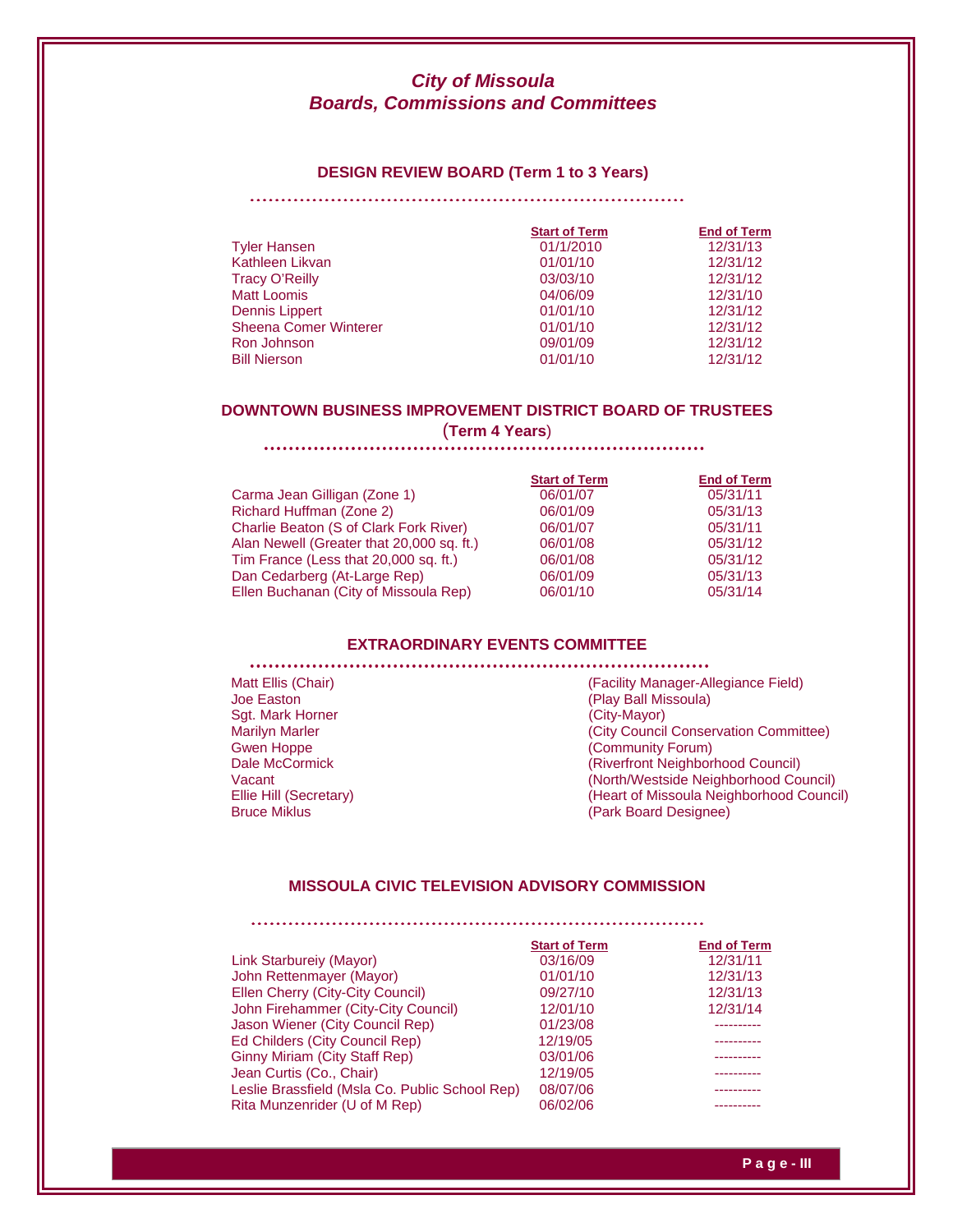# **GREENHOUSE GAS AND ENERGY CONSERVATION TEAM (Term 3 Years)**

| <b>Start of Term</b> | <b>End of Term</b> |
|----------------------|--------------------|
| 03/23/09             | 07/31/10           |
| 08/01/08             | 07/31/11           |
| 03/01/08             | 07/31/11           |
| 08/01/08             | 07/31/11           |
| 08/01/09             | 07/31/12           |
| 08/01/09             | 07/31/12           |
| 08/01/09             | 07/31/12           |
| 08/01/09             | 07/31/12           |
| 08/01/09             | 07/31/12           |
|                      |                    |

## **GREENOUGH PARK ADVISORY COMMITTEE (Term 4 Years)**

|                         | <b>Start of Term</b> | <b>End of Term</b> |
|-------------------------|----------------------|--------------------|
| John Pierce             | 10/01/09             | 09/30/13           |
| <b>Barbara Stanley</b>  | 10/01/09             | 09/30/13           |
| John Horrell (At-Large) | 10/01/09             | 09/30/13           |
| Kathleen Kennedy        | 10/01/07             | 09/30/11           |
| <b>Matthew Koehler</b>  | 10/01/07             | 09/30/11           |
| Cyndy Braun             | 10/01/07             | 09/30/11           |
| <b>Bill Burnett</b>     | 08/24/10             | 09/30/11           |

## **HISTORIC PRESERVATION COMMISSION (Term 2 Years)**

|                                      | <b>Start of Term</b>                              | <b>End of Term</b> |
|--------------------------------------|---------------------------------------------------|--------------------|
|                                      |                                                   |                    |
| James R. McDonald (Professional)     | 01/01/10                                          | 12/31/12           |
| Kathy Veasey-(Southeast)             | 07/13/09                                          | 12/31/12           |
| Steve Adler (Professional)           | 01/01/10                                          | 12/31/12           |
| Mike Monsis (Northeast)              | 01/01/11                                          | 12/31/31           |
| Cheryl Cote (At-Large)               | 01/01/11                                          | 12/31/13           |
| Solomon Martin (Southwest)           | 04/12/10                                          | 12/31/13           |
| <b>Bernadine Gantert (Northwest)</b> | 09/01/08                                          | 12/31/11           |
| Joshua Pollarine (Downtown)          | 03/25/03                                          | 12/31/11           |
| Scott Loken (Alternate 1)            | 01/01/07                                          | 12/31/10           |
| Joshua Pollarine (Downtown)          | 03/25/09                                          | 12/31/11           |
| John Paoli (Alternate 2)             | 10/19/09                                          | 12/31/12           |
| Jamie Ryan Lockman                   | Serves at the pleasure of the MRA Board           |                    |
| <b>Tracy O'Reilly</b>                | Serves at the pleasure of the Design Review Board |                    |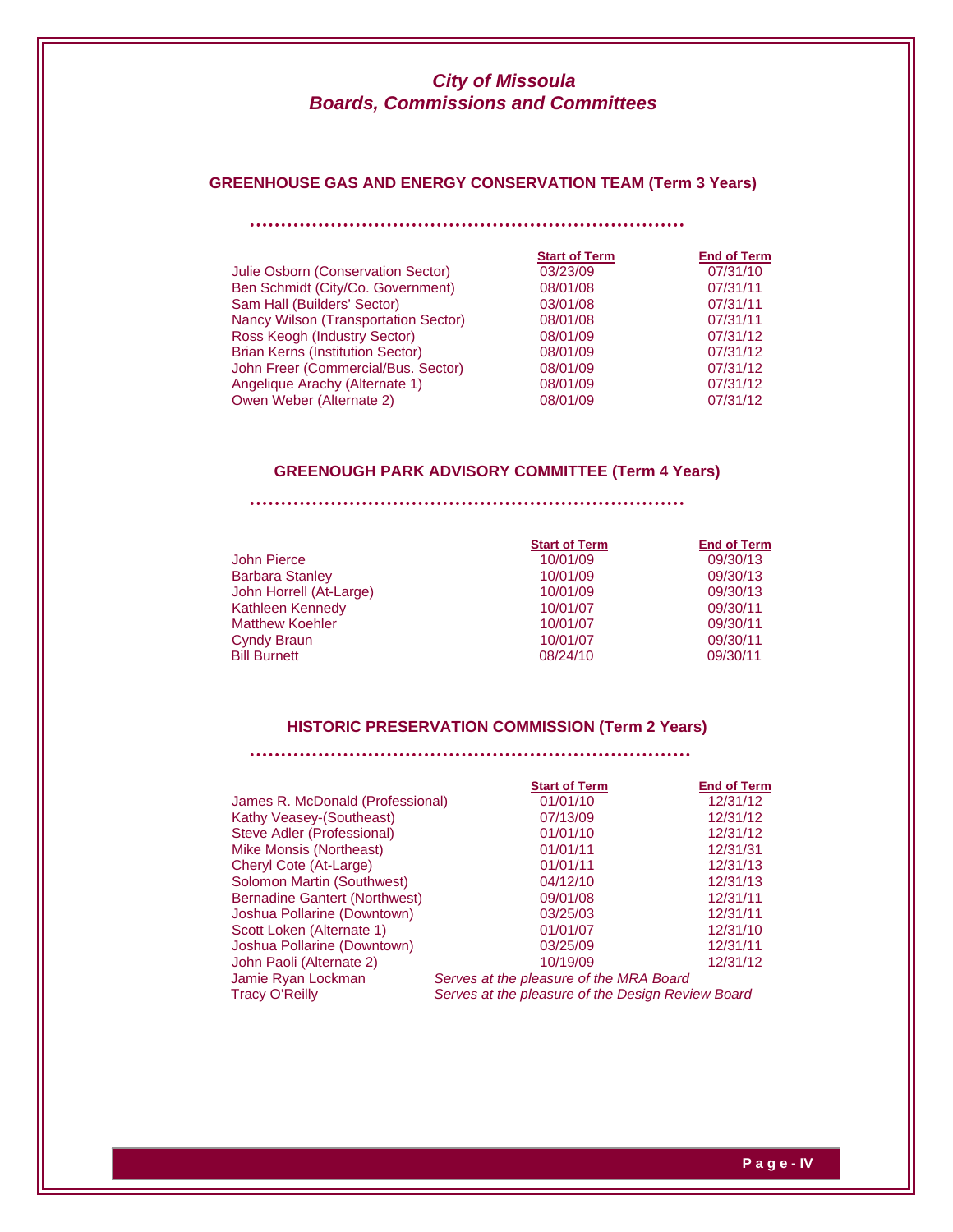## **IMPACT FEE ADVISORY COMMITTEE (Term 4 Years)**

|                                     | <b>Start of Term</b> | <b>End of Term</b> |
|-------------------------------------|----------------------|--------------------|
| Dick Ainsworth (Mayor)              | 12/04/08             | 11/30/12           |
| Collin Bangs (Development Comm Rep) | 12/04/08             | 11/30/12           |
| Janet Stevens Donahue (Chair)       | 12/04/08             | 11/30/12           |
| <b>John Freer</b>                   | 12/04/08             | 11/30/12           |
| Jim Galipeau (C.P.A.)               | 12/04/10             | 11/30/14           |
| Jinny Iverson                       | 12/04/10             | 11/30/14           |
| <b>Mark Muir</b>                    | 12/04/06             | 11/30/10           |
| Derek Goldman (City Council)        | 12/01/08             | 11/30/12           |
| Jerry Ford (City Council)           | 12/11/10             | 11/30/14           |

## **MISSOULA CITY BOARD OF ADJUSTMENT (Term 3 Years)**

|                               | <b>Start of Term</b> | <b>End of Term</b> |
|-------------------------------|----------------------|--------------------|
| Lee Clemensen                 | 07/01/09             | 06/30/12           |
| Joe Easton                    | 07/01/09             | 06/30/12           |
| Jeff Rolson-Clemmer           | 07/01/09             | 06/30/12           |
| <b>Gregory Schultz</b>        | 07/01/10             | 06/30/13           |
| <b>Carl Posewitz</b>          | 07/01/08             | 06/30/11           |
| Michael Nave (Chair)          | 07/01/08             | 06/30/11           |
| Michael Kopitzke (Vice Chair) | 07/01/08             | 06/30/11           |
| Peggy Miller (Alternate #1)   | 07/01/08             | 06/30/11           |
| John Horrell (Alternate #2)   | 07/01/08             | 06/30/11           |

## **MISSOULA CITY~COUNTY ANIMAL CONTROL BOARD (Term 2 Years)**

| Cherie Russell (County.)            | 01/01/10                   | 12/31/12 |
|-------------------------------------|----------------------------|----------|
| W. Lynn Gontarek-Garberson (County) | 01/01/09                   | 12/31/11 |
| Richard Lionello (City)             | 01/01/08                   | 12/31/10 |
| Quincie Albrecht (City)             | 01/01/09                   | 12/31/11 |
| Ken Hannum, DVM (Chair)             | <b>Ongoing Appointment</b> |          |

| <b>Start of Term</b> | <b>End of Term</b> |
|----------------------|--------------------|
| 01/01/10             | 12/31/12           |
| 01/01/09             | 12/31/11           |
| 01/01/08             | 12/31/10           |
| 01/01/09             | 12/31/11           |
| ngoing Appointment   |                    |

### **MISSOULA CITY/COUNTY CONSERVATION DISTRICT SUPERVISORS**

**<u>Start of Term</u>**<br>01/01/08 Rob Roberts **12/31/11**<br>
Rob Roberts **12/31/11**<br>
Tim Hall **12/31/11**<br>
07/19/09 07/18/12

12/31/11<br>07/18/12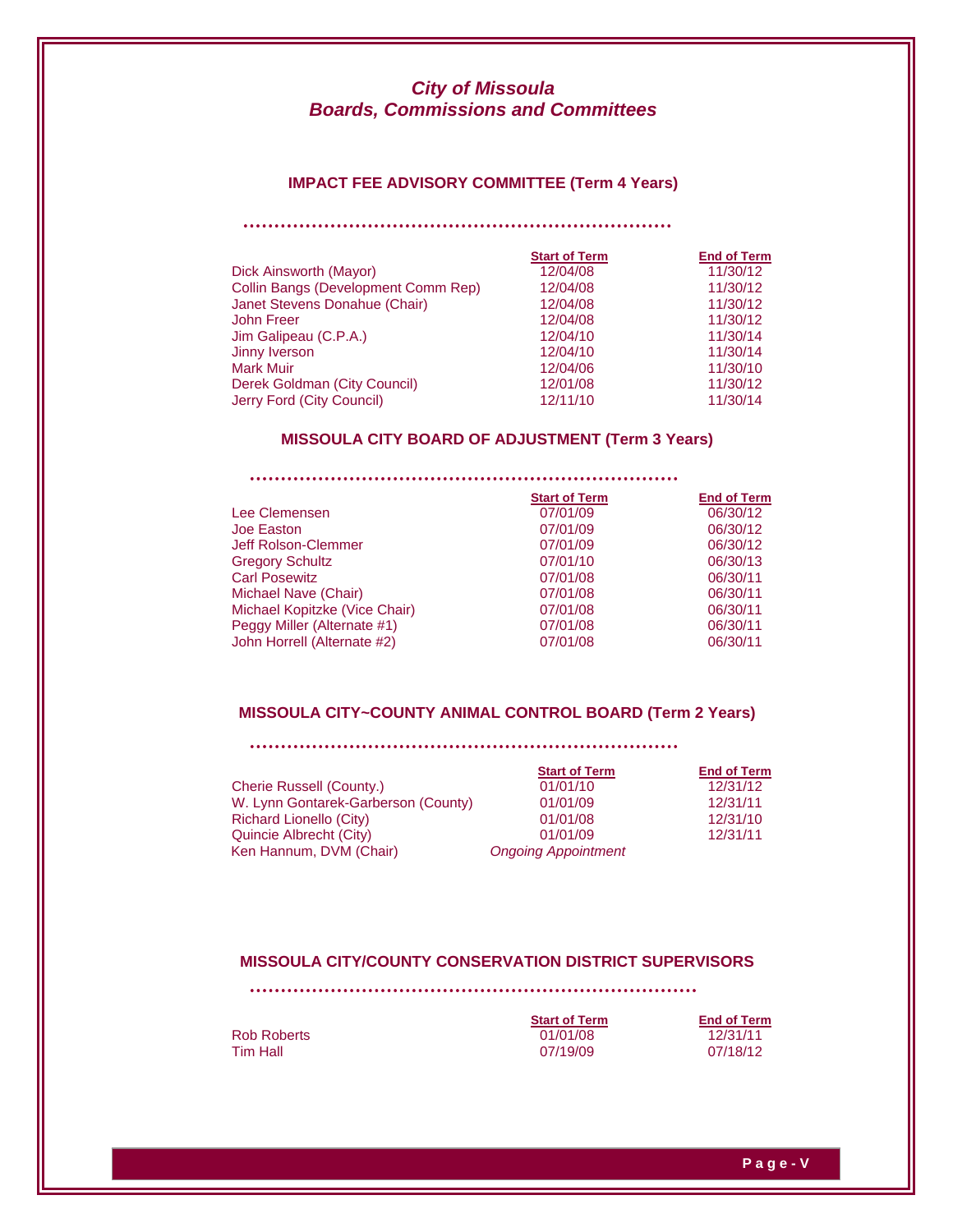## **MISSOULA CITY~COUNTY HEALTH BOARD (Term 2 Years)**

#### 

|                                | <b>Start of Term</b>                                                          | <b>End of Term</b> |
|--------------------------------|-------------------------------------------------------------------------------|--------------------|
| Teresa Henry (Co.)             | 07/21/10                                                                      | 12/31/13           |
| Garon Smith (Co.)              | 01/01/09                                                                      | 12/31/11           |
| Ross Miller (City)             | 01/01/10                                                                      | 12/31/11           |
| Eileen Samson (City)           | 01/01/8                                                                       | 12/31/11           |
| Dr. Alan Gabster, M.D. (Board) | 01/01/10                                                                      | 12/31/13           |
| Jean Curtis (Co.)              | Serves at the pleasure of the County Commissioners                            |                    |
| Renee Mitchell (Council)       | Serves at the pleasure of the City Council                                    |                    |
|                                | Rob Roberts (Serves on Water Quality Board) Serves at the pleasure of the CDB |                    |

### **MISSOULA CITY~COUNTY LIBRARY BOARD (Term 3 Years)**

#### 

|                                    | <b>Start of Term</b> | <b>End of Term</b> |
|------------------------------------|----------------------|--------------------|
| Neal Lethers (County.)             | 01/01/09             | 12/31/12           |
| <b>Christine Prescott (County)</b> | 01/01/08             | 12/31/11           |
| Rita Henkel (County)               | 01/01/10             | 12/31/13           |
| Brenda Jackson (County)            | 01/01/09             | 12/31/12           |
| Vacant (City-Mayor)                | 01/01/07             | 12/31/11           |
| Margaret Wafstet (Alternate)       | 02/26/08             | 12/31/11           |

## **MISSOULA HOUSING AUTHORITY BOARD (Term 2/5 Years)**

Resident Member terms are 2 years terms

|                                 | <b>Start of Term</b> | <b>End of Term</b> |
|---------------------------------|----------------------|--------------------|
| Betty Zander (Resident Member)  | 06/26/09             | 06/25/11           |
| <b>Collin Bangs</b>             | 06/26/07             | 06/25/12           |
| Joseph Pietro (Resident Member) | 06/26/10             | 06/25/12           |
| John Boyle                      | 06/26/08             | 06/25/13           |
| Jamie Hoffman                   | 06/26/09             | 06/25/14           |
| Sheila Lund                     | 06/25/10             | 06/25/15           |
| <b>Sandy Mitchell</b>           | 06/26/06             | 06/25/11           |

#### **MISSOULA PARKING COMMISSION BOARD (Term 4 Years)**

|                       | <b>Start of Term</b> | <b>End of Term</b> |
|-----------------------|----------------------|--------------------|
| Jinny Inverson        | 05/01/09             | 04/30/13           |
| <b>Rodney Austin</b>  | 05/01/10             | 04/30/13           |
| <b>Theresa Cox</b>    | 05/01/07             | 04/30/11           |
| <b>Carol Williams</b> | 05/01/07             | 04/30/11           |
| John Smith            | 05/01/08             | 04/30/12           |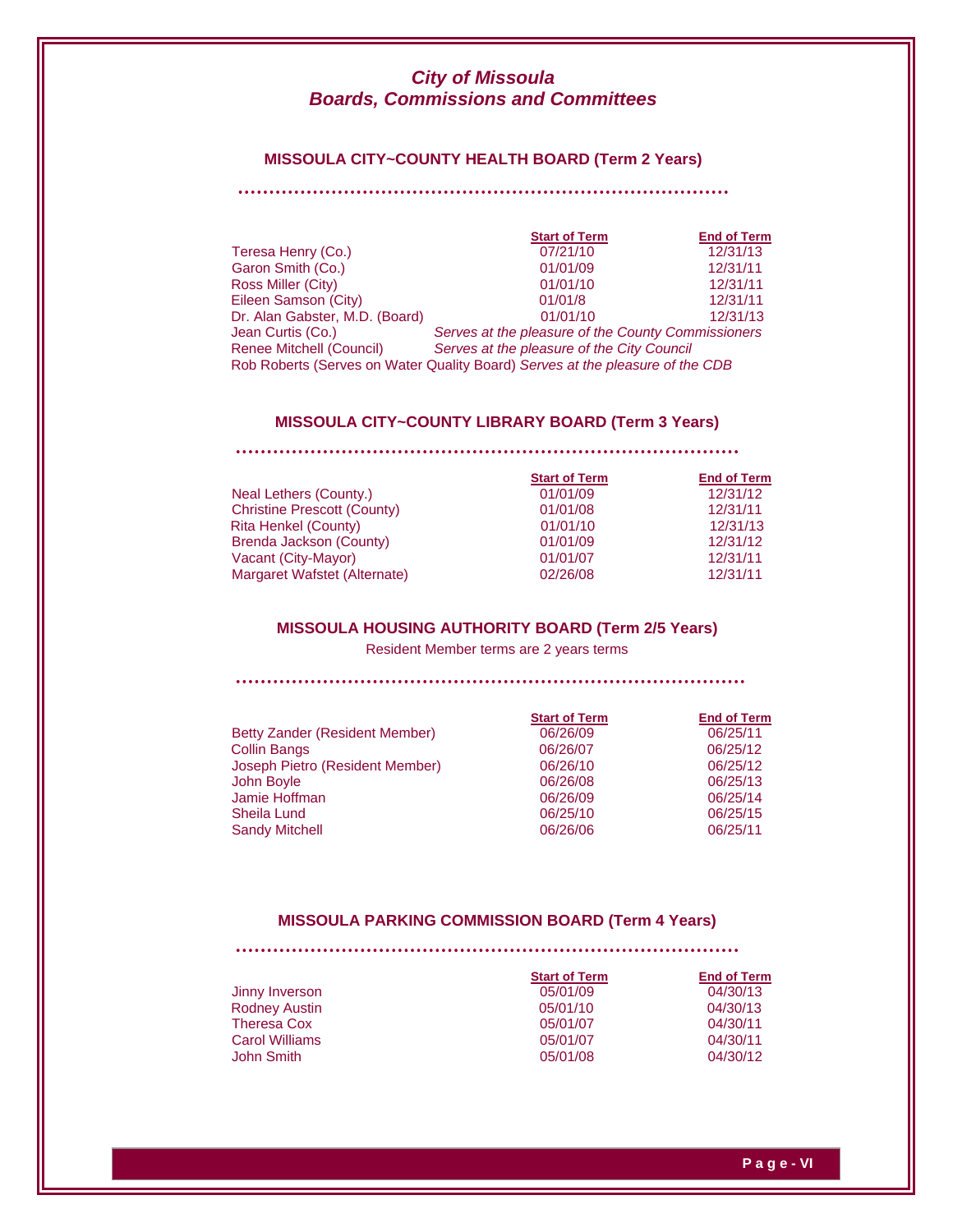## **MISSOULA REDEVELOPMENT AGENCY BOARD (Term 4 Years)**

|                      | <b>Start of Term</b> | <b>End of Term</b> |
|----------------------|----------------------|--------------------|
| Daniel Kemmis        | 05/01/09             | 04/30/13           |
| Hal Fraser (Chair)   | 05/01/10             | 04/30/14           |
| Nancy K. Moe         | 05/01/10             | 04/30/14           |
| <b>Rosalie Cates</b> | 05/01/07             | 04/30/11           |
| Karl J. Englund      | 05/01/08             | 04/30/12           |

#### **MOUNT JUMBO ADVISORY COMMITTTEE (Term 3 Years)**

|                                     | <b>Start of Term</b> | <b>End of Term</b> |
|-------------------------------------|----------------------|--------------------|
| Giles Thelen                        | 02/01/09             | 01/31/12           |
| John Pierce                         | 02/01/09             | 01/31/12           |
| Bonnie Holzwoth                     | 02/01/10             | 01/31/13           |
| Vacant                              | 02/01/07             | 01/31/10           |
| Joe Toth                            | 02/01/10             | 01/31/13           |
| Amy Cilimburg                       | 02/01/08             | 01/31/11           |
| <b>Kylie Paul</b>                   | 02/01/08             | 01/31/11           |
| Jim Dayton                          | 02/01/08             | 01/31/11           |
| Janet Sproull (MPRB)                |                      |                    |
| Sue Reel (USFS)                     |                      |                    |
| Vivica Crowser (MFWP)               |                      |                    |
| Kristine Csorosz (Citizen at Large) |                      |                    |

## **MAYOR'S DOWNTOWN ADVISORY COMMIISSION (2 & 3 Year Terms)**

|                          | <b>Start of Term</b> | <b>End of Term</b> |
|--------------------------|----------------------|--------------------|
| <b>Rod Austin</b>        | 03/01/10             | 02/28/13           |
| <b>Barbara Berens</b>    | 03/01/10             | 02/28/13           |
| <b>Margaret Borg</b>     | 03/01/10             | 02/28/13           |
| <b>Brenda Desmond</b>    | 03/01/10             | 02/28/13           |
| Ellie Hill               | 03/01/10             | 02/28/13           |
| Laurie Johnson           | 03/01/10             | 02/28/13           |
| Melinda Mason            | 03/01/10             | 02/28/13           |
| Kim Murray               | 03/01/10             | 02/28/13           |
| David Pierce             | 03/01/10             | 02/28/13           |
| <b>Nick Roberts</b>      | 03/01/10             | 02/28/13           |
| Rob Scheben              | 03/01/10             | 02/28/13           |
| Dave Strohmaier          | 03/01/10             | 02/28/13           |
| Leeann Vreeland          | 03/01/10             | 02/28/13           |
| <b>Julie Weaver</b>      | 03/01/10             | 02/28/13           |
| Keenan Whit              | 03/01/10             | 02/28/13           |
| Leslie Halligan          | 03/01/10             | 02/28/12           |
| <b>Julie Hilley</b>      | 03/01/10             | 02/28/12           |
| <b>Susan Hay Patrick</b> | 03/01/10             | 02/28/12           |
| Peggy Seel               | 03/01/10             | 02/28/12           |
| <b>Jason Wiener</b>      | 03/01/10             | 02/28/12           |
| Keithi Worthington       | 03/01/10             | 02/28/12           |
|                          |                      |                    |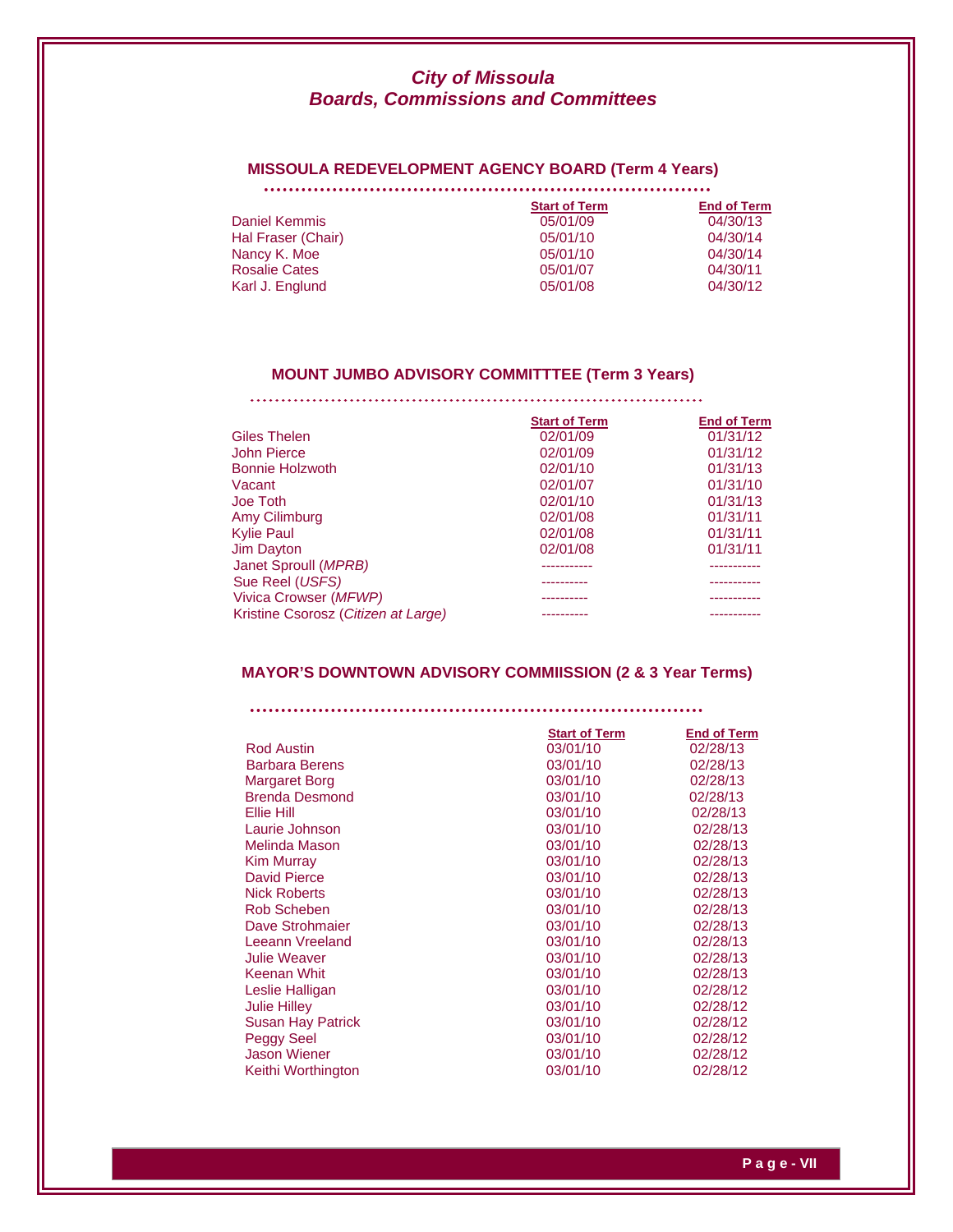## **OPEN SPACE ADVISORY COMMITTEE (Term 3 Years)**

|                                  | <b>Start of Term</b> | <b>End of Term</b> |
|----------------------------------|----------------------|--------------------|
| Mary Manning                     | 01/26/08             | 01/25/11           |
| Adam Liljebald                   | 01/26/08             | 01/25/11           |
| <b>Ethel MacDonald</b>           | 01/26/08             | 01/25/11           |
| Gerhard Knudsen                  | 01/26/09             | 01/25/12           |
| Jenny Tollefson                  | 01/26/09             | 01/25/12           |
| Maureen Hartman                  | 01/26/09             | 01/25/12           |
| <b>Bob Clark</b>                 | 01/26/09             | 01/25/12           |
| <b>Tim Aldrich</b>               | 01/26/10             | 01/25/13           |
| <b>Bert Linder</b>               | 01/26/10             | 01/25/13           |
| <b>Jed Little</b>                | 01/26/10             | 01/25/13           |
| <b>Jeff Stevens</b>              | 01/26/10             | 01/25/13           |
| Beth Hahn (Park Board Appointed) | 07/18/10             | 06/19/13           |

## **PARKS AND RECREATION (Term 3 Years)**

|                      | <b>Start of Term</b> | <b>End of Term</b> |
|----------------------|----------------------|--------------------|
| Heidi MacDonald      | 05/01/08             | 04/30/11           |
| <b>Janet Sproull</b> | 05/01/08             | 04/30/11           |
| <b>Patrick King</b>  | 05/01/08             | 04/30/11           |
| Dale Harris          | 05/01/08             | 04/30/11           |
| John O'Conner        | 05/01/10             | 04/30/13           |
| Norma Nickerson      | 05/01/10             | 04/30/13           |
| Susan Ridgeway       | 05/01/10             | 04/30/13           |
|                      |                      |                    |

## **POLICE COMMISSION (Term 3 Years)**

. . . . . . . . . . . . . . . . . . . . . . . . . . . . . . .

|                        | <b>Start of Term</b> | <b>End of Term</b> |
|------------------------|----------------------|--------------------|
| Patricia K. Simmons    | 05/01/08             | 04/30/11           |
| <b>Robert Quade</b>    | 05/01/09             | 04/30/12           |
| Raymond Murray (Chair) | 05/01/10             | 04/30/13           |

## **PUBLIC ART COMMITTEE (Term 3 Years)**

|                                     | <b>Start of Term</b> | <b>End of Term</b> |  |
|-------------------------------------|----------------------|--------------------|--|
| David Nelson (Mayor)                | 07/01/09             | 06/30/13           |  |
| Paul Filliceti (Mayor)              | 07/01/10             | 06/30/14           |  |
| Peter Lambros (Mayor)               | 07/01/10             | 06/30/14           |  |
| Dana Broussard (Mayor)              | 07/01/07             | 06/30/11           |  |
| Paul Filliceti (Mayor)              | 02/04/08             | 06/30/12           |  |
| Kathi Olson (Mayor)                 | 07/01/07             | 06/30/11           |  |
| Joan Jonikel (Mayor)                | 01/01/08             | 06/30/12           |  |
| Liz Dye (City Council)              | 01/01/09             | 06/30/12           |  |
| Linda Richards (City Council)       | 01/01/09             | 06/30/12           |  |
| Dave Strohmaier (City Council Rep.) |                      |                    |  |